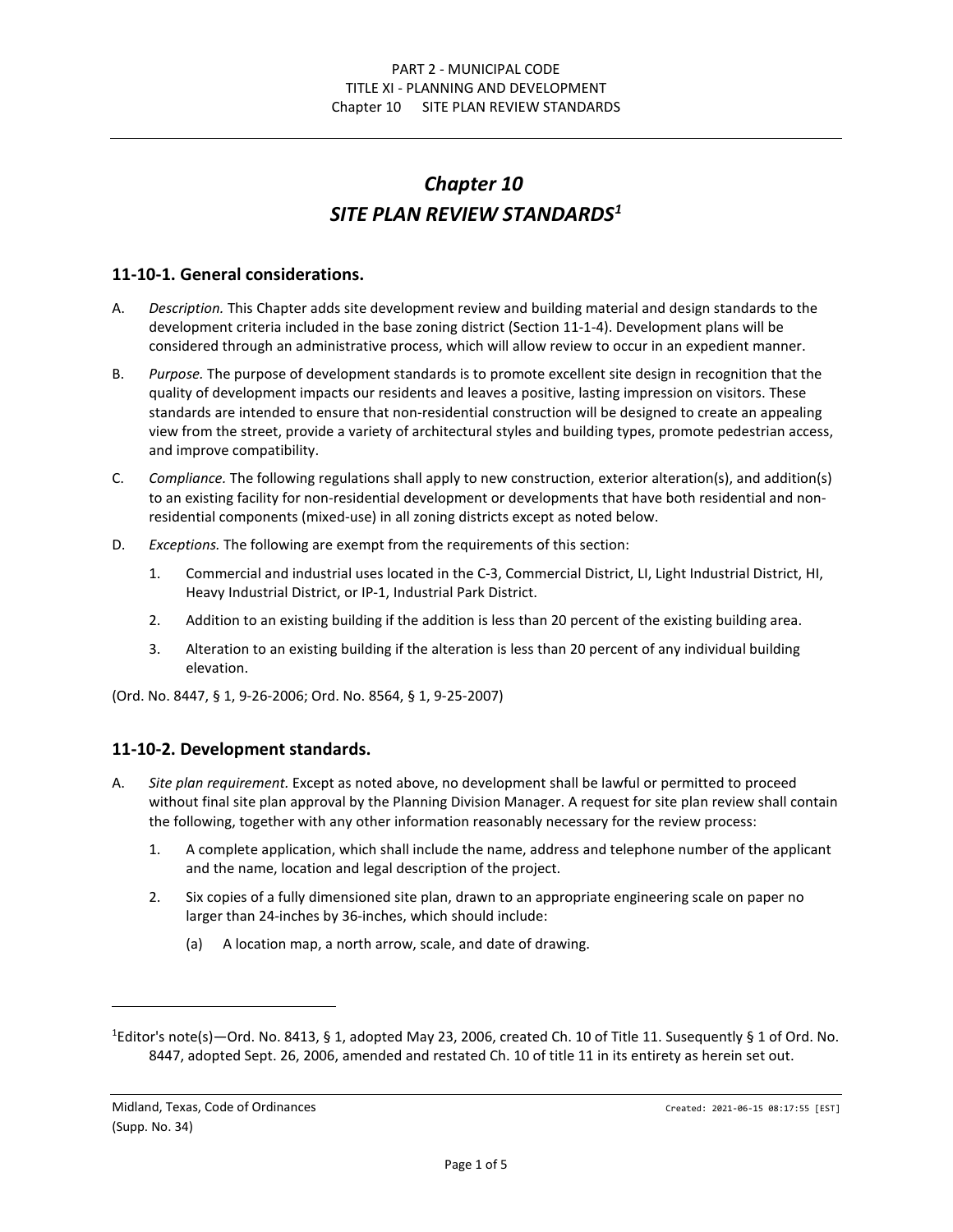- (b) The location and size of existing and proposed buildings and structures, including outside display areas, if permitted.
- (c) Elevation drawings of all buildings and structures with dimensions and proposed building materials.
- (d) Streets, easements, driveways and curb cuts, existing and proposed on the site and those within 200 feet.
- (e) The location and size of existing utilities within or adjacent to the project site.
- (f) All off-street parking, with related driveways, loading spaces and walkways indicating the size, angle of stalls, and width of aisles, and a schedule of the number of parking spaces provided and the number required.
- (g) Solid waste collection plan indicating the location of dumpsters and screening.
- (h) Size and location of all proposed signage.
- (i) Location, height, and materials of any fence, retaining wall, or other type of screening.
- (j) Exterior lighting plan for the building and parking lot (may be by notation only).
- (k) A detailed landscaping plan in accordance with Title XI, Chapter 9 Landscaping Regulations.
- (l) Sufficient information to show how the physical improvements associated with the proposed development interrelate with existing or proposed development on record for adjacent properties.
- (m) Provision for the adequate disposition of stormwater in accordance with the location, size, and type of ditches, gutters, and catch basins.
- (n) Other information deemed necessary by City of Midland staff due to the particular location and condition of the particular site.
- B. *Building construction standards.*
	- 1. *Building Elements.*
		- (a) To avoid blank walls, wall planes shall have an offset or enhancement at a spacing of no greater than 50 feet, including awnings, canopies, alcoves, recessed entries, ornamental cornices, pillar posts, paint, reveals, or other similar elements.
		- (b) Any separate buildings or detached accessory structures over 200 square feet in area shall be designed as an integral part of the primary building by use of complementary and/or consistent details such as colors, building materials, architectural elements and signage.
		- (c) A detached accessory structure under 200 square feet in area shall adhere to subparagraph (b) or meet all of the following requirements:
			- i. The maximum height shall be nine feet;
			- ii. No signage or label shall be allowed; and
			- iii. The structure must be screened from the public right-of-way by a solid fence with a minimum height of six feet; details on the proposed screening fence shall be submitted for the review and approval of the Planning Division Manager.
	- 2. *Exterior materials and color.* The use of metal arch buildings (Quonset hut or similar style) is hereby prohibited. All other buildings constructed of pre-engineered metal (R-Panel or similar style), nondecorative exposed concrete block, or wood-siding shall comply with the following: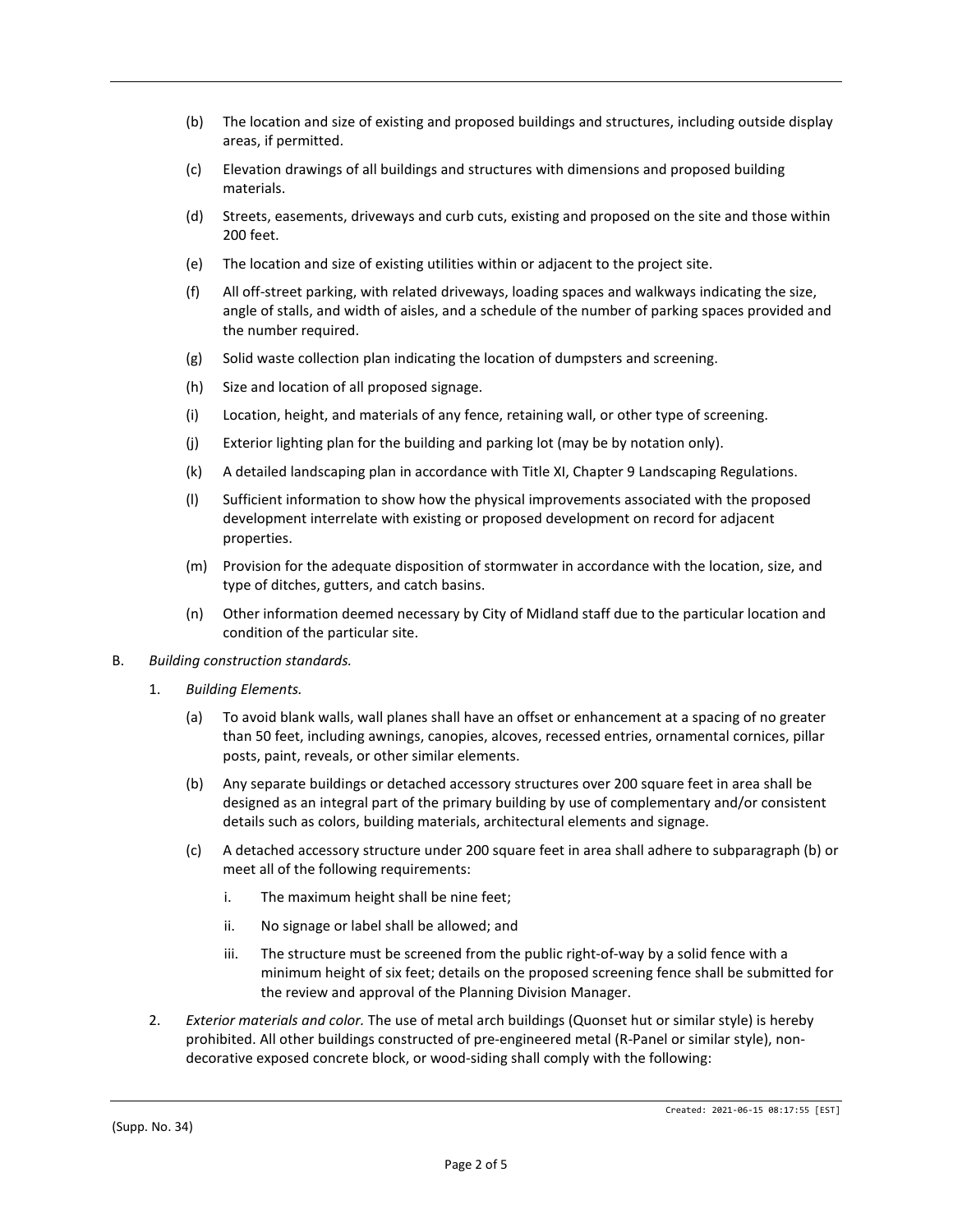- (a) In the AE through MF-2 Districts, O-1,0-2, NS, LR-1, LR-2, and C-1 Districts, and in the IP-2 and IP-3 Districts located at the Midland International Airport;
	- i. At least 75 percent of the primary and secondary elevations, excluding doors and windows, of all buildings to which these standards apply shall be finished in one or more of the materials listed in subparagraph c;
	- ii. The elevation opposite the primary elevation shall be exempt from the building material restrictions, except when said elevation is adjacent to a public street.
- (b) In the LR-3, C-2, and BP Districts, and in the IP-2 and IP-3 Districts, except those located at the Midland International Airport:
	- i. At least 75 percent of the primary elevation and at least 30 percent of the secondary elevations, excluding doors and windows, of all buildings to which these standards apply shall be finished in one or more of the materials listed in subparagraph c;
	- ii. The elevation opposite the primary elevation shall be exempt from the building materials restrictions, except when said elevation is adjacent to a public street.
- (c) Allowed materials:
	- i. Architectural metal panels (i.e. metal composite materials and composite metal cladding);
	- ii. Brick, natural stone, cast stone, rock, marble, granite, glass block or glass curtain walls, tile;
	- iii. Stucco or plaster;
	- iv. Synthetic stucco, i.e. Exterior Insulation Finish System (EIFS) or equivalent product;
	- v. Cellulose fiber-reinforced cement building board products, i.e. Hardi-Board or equivalent product; or
	- vi. Split-face concrete block, integrally-colored concrete block, poured-in-pl ace concrete, and pre-cast concrete. Concrete products shall have an integral color or a color coating or be textured;
	- vii. The use of metal for roofing.
- (d) Use of color: The use of a single color and use of dark or neon colors, except for accent, should be avoided.
- (e) Compatibility: The site shall be developed in a manner that will not interfere with the property rights of others nor diminish the enjoyment of property in the general neighborhood. Building materials, colors, and design details should be compatible with the character and scale of an area or should contribute to the establishment of a positive character and scale for the area.
- C. *Site planning and design.*
	- 1. *Pedestrian scale:*
		- (a) Open space should be concentrated at areas of significant activity, rather than dispersed into small areas of low impact or on the periphery of the site.
		- (b) Special lighting, distinctive paving materials, landscaping benches and other street furniture should be used to enhance the pedestrian scale.
	- 2. *Screening and buffering:*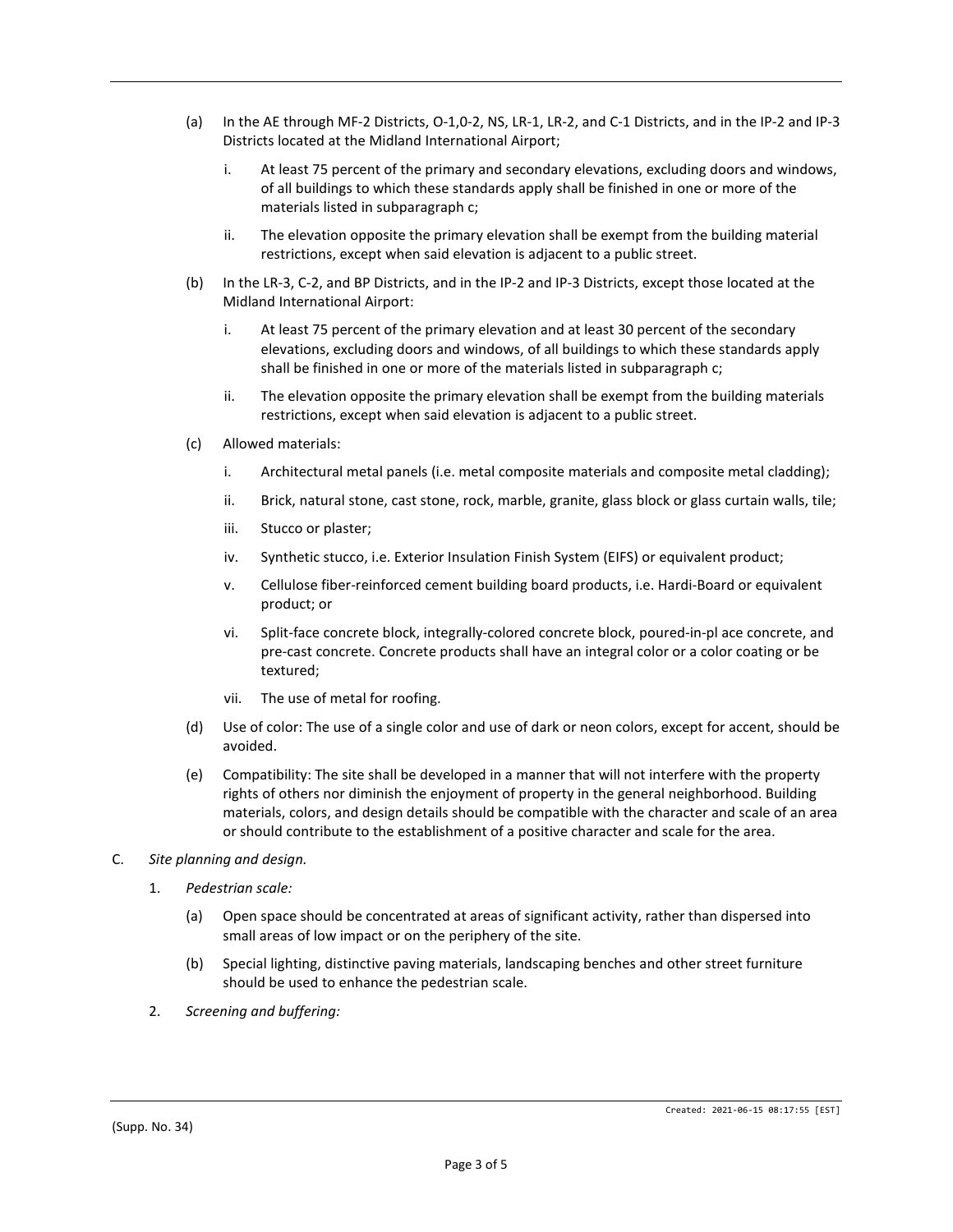- (a) When a commercial structure is adjacent to property that is either zoned for or developed with residential uses, compatibility must be enhanced through the use of additional setbacks and/or buffering. A buffer may consist of solid fencing, landscaping, or berms.
- (b) A screening fence shall have a minimum height of six feet and shall consist of either brick, masonry, wood, or a combination thereof.
- (c) Exterior trash enclosures, storage areas, service yards, and mechanical equipment, both rooftop and ground, must be completely screened using the same materials, color and/or style as the primary building. The use of wooden or vinyl fences or chain link fences with slats for rooftop equipment screening is prohibited.
- (d) Multi-story buildings must be stepped back to preserve the scale of the adjacent low rise structures.
- (e) All buildings should be oriented so that utilitarian areas, such as loading docks and service bays, are located away from highly visible portions of the site or are appropriately screened.

## D. *Parking Lots and Access.*

- 1. The site plan shall be designed to provide safe separation of pedestrian and vehicular traffic.
- 2. Adequate access and circulation shall be prohibited for public safety equipment and personnel (fire, police, etc.) and service vehicles and personnel (sanitation, postal delivery, etc.).
- 3. Drive-thru access shall be located and designed with adequate stacking space to avoid conflicts between pedestrians, parked vehicles, and circulating traffic.
- E. *Access to public streets.*
	- 1. All streets, driveways, parking areas, walkways and other public and private ways shall be designed to function properly without interfering with the orderly and safe operation of the public street system.
	- 2. Whenever possible, access to parking and loading areas will be provided from arterial or collector streets.
	- 3. Each proposed driveway connection to a street shall be referenced by centerline-to-centerline dimensions to all existing streets and to all alleys and driveways within the block which intersect the same street within 200 feet.
	- 4. Joint vehicle access to multiple parcels shall be used to the greatest extent reasonable. Where staff or the Commission determines that a mutual access easement across multiple lots is appropriate for adequate internal and external circulation and access to public streets, an approved access easement or easements shall be established and filed for record prior to the granting of driveway access to the public street system.
- F. *Outdoor lighting.*
	- 1. Exterior lighting shall be for safety purposes only and shall not be used to attract attention to a business, except as otherwise permitted under the City's sign regulations.
	- 2. Exterior lighting shall be aimed and shielded to prevent glare.
	- 3. Lots abutting residential dwellings shall use low-level lighting and a maximum pole height of 12 feet to minimize light visibility on adjoining properties.
	- 4. Lighting fixtures serving open-air parking lots shall be full cut-off fixtures as defined by the Illuminating Engineering Society of North America (IESNA) in order to direct light downward.